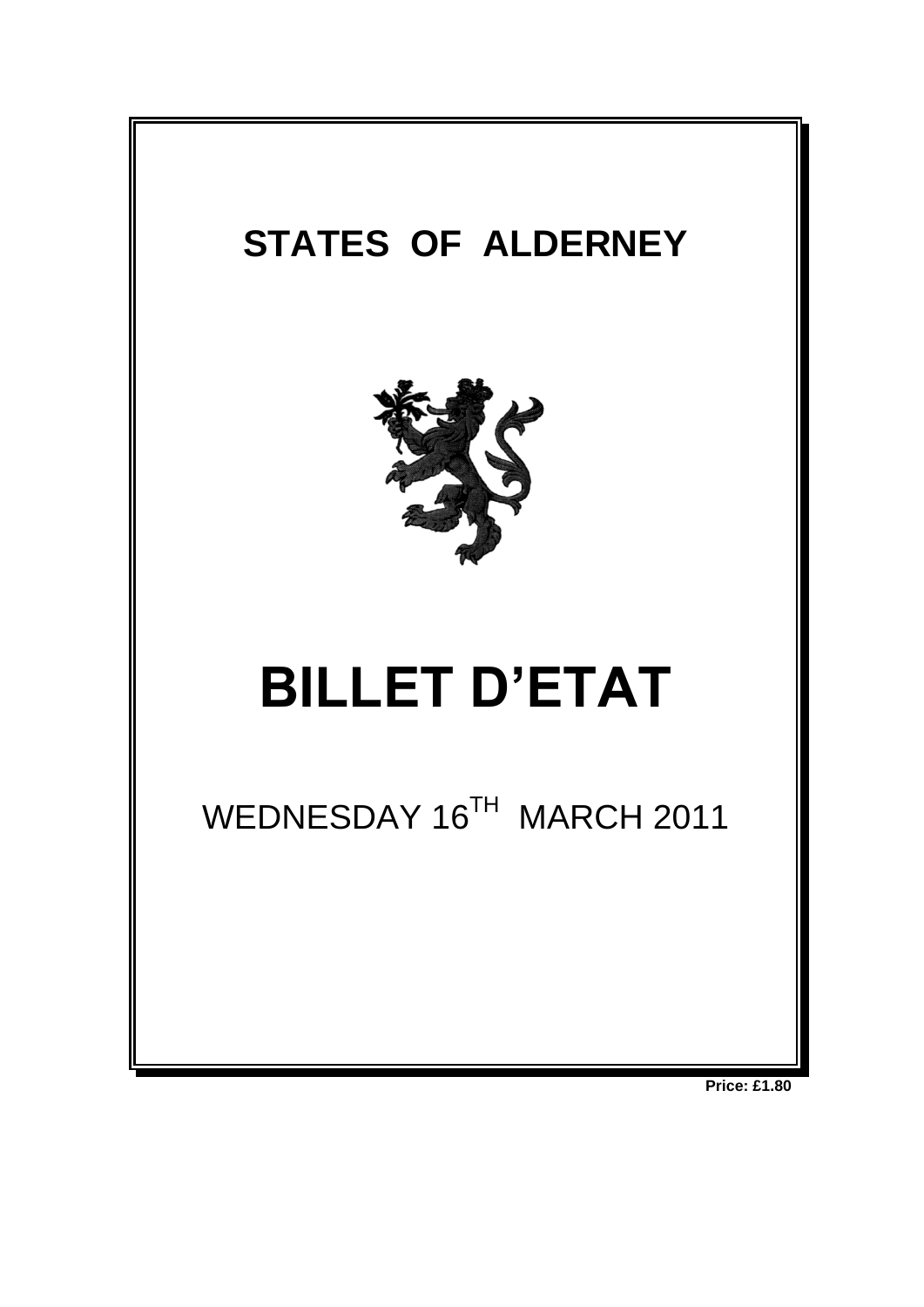## **STATES OF ALDERNEY**

# **BILLET D'ETAT FOR WEDNESDAY 16 TH MARCH 2011**

Members of the States:

I have the honour to inform you that the Meeting of the States will be held at 5:30 pm on Wednesday 16<sup>th</sup> March 2011. This will be preceded by the People's Meeting, which will be held on Wednesday 9<sup>th</sup> March 2011 at 7:00 p.m. in the Island Hall.

> Sir Norman Browse President

### **Item l Chief Pleas**

Persons whose names are included on the Register of Voters and who have given due notice will address the States on matters of public interest.

#### **Item ll St Anne's School Management Committee**

**The States is asked to elect one member as a Representative on the Management Committee of St Anne's School for a period of three years expiring on 31st January 2014.** 

### **Item lll The Iran (Restrictive Measures) (Alderney) Ordinance, 2011**

The following letter has been received from Mr Beaman, Chairman of the Policy & Finance Committee:-

*"The United Nations Security Council adopted resolution 1929 (2010) on 9 June, imposing a fourth round of sanctions against Iran. In order to enforce these measures locally an ordinance is required in accordance with the provisions of the European Communities (Implementation) (Bailiwick of Guernsey) Law, 1994. I attach "The Iran (Restrictive Measures) (Alderney) Ordinance, 2011" which has been drafted by Law Officers Chambers. A copy of Council Regulation (EU) No. 961/2010 (of 25th October 2010) is available for inspection at the office of the Chief Executive.*

*I would be grateful if the Ordinance is placed before the States when it next meets, together with an appropriate resolution.*

> *John Beaman Chairman"*

**The States is asked to approve "The Iran (Restrictive Measures) (Alderney) Ordinance, 2011"**

### **Item lV The Al-Qaida and Taliban (Freezing of Funds) (Alderney) Ordinance, 2011**

The following letter has been received from Mr Beaman, Chairman of the Policy & Finance Committee:-

*"The United Nations Security Council adopted resolution 1627 on 15th October 1999, imposing sanctions against Al-Qaida and the Taliban. These sanctions were originally adopted through The Al-Qaida and Taliban (United Nations Measures) (Channel Islands) Order, 2001. The sanctions regime has been modified and strengthened by subsequent resolutions so that the sanctions measures now apply to designated individuals and entities associated with Al-Qaida, Usama bin Laden and/or the Taliban wherever located.*